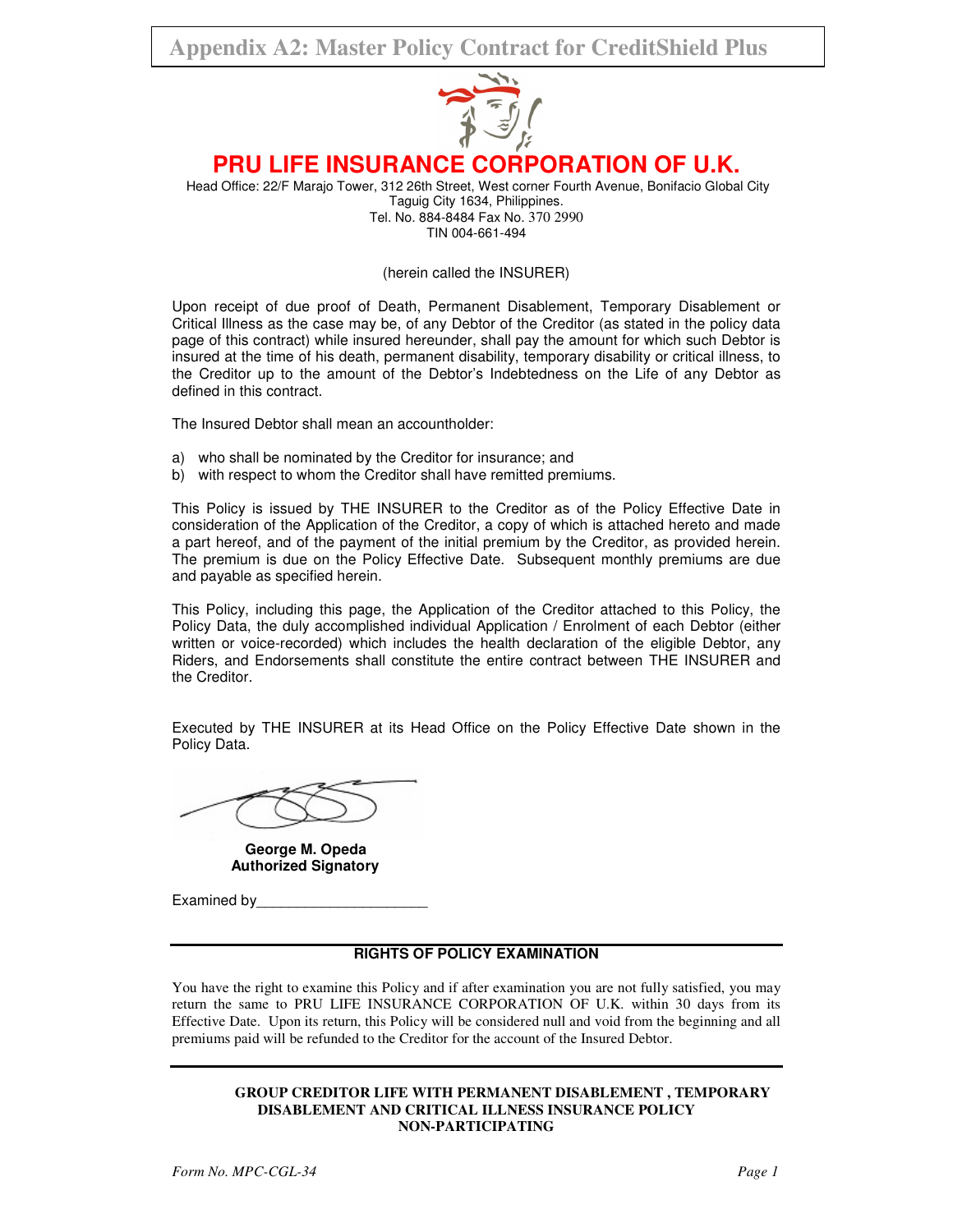# **A. POLICY DATA**

| <b>GROUP POLICY NUMBER</b>                                                                                 | : XXX                                                                                                                                                                                                                                                                             |
|------------------------------------------------------------------------------------------------------------|-----------------------------------------------------------------------------------------------------------------------------------------------------------------------------------------------------------------------------------------------------------------------------------|
| <b>NAME OF CREDITOR</b>                                                                                    | CITIBANK N.A. - CREDITSHIELD PLUS                                                                                                                                                                                                                                                 |
| POLICY EFFECTIVE DATE                                                                                      | : XXX                                                                                                                                                                                                                                                                             |
| <b>MODE OF PAYMENT</b>                                                                                     | Monthly                                                                                                                                                                                                                                                                           |
| PREMIUM DUE DATE                                                                                           | every $6th$ working day of the month                                                                                                                                                                                                                                              |
| PREMIUM RATES (Monthly)<br>Death with Permanent Disablement,<br>Temporary Disablement and Critical Illness | : Php 6.90 per thousand of the Insured<br>Debtor's Indebtedness, exclusive of<br>documentary stamp taxes payable                                                                                                                                                                  |
| <b>ELIGIBILITY</b>                                                                                         | : All Debtors of the above Creditor who are<br>at least 18 years of age and who have not<br>attained their respective 65 <sup>th</sup> birthday<br>anniversaries on the date of inception of<br>the<br>indebtedness<br>not<br>included<br>in<br>exclusions stated in this policy. |
| DECLARATION OF GOOD HEALTH<br>AND INSURABILITY LIMIT                                                       | Php Not Applicable                                                                                                                                                                                                                                                                |
| NON-MEDICAL LIMIT                                                                                          | : Php Not Applicable                                                                                                                                                                                                                                                              |
| NO EVIDENCE LIMIT                                                                                          | Php Not Applicable                                                                                                                                                                                                                                                                |
| MINIMUM TOTAL DEBTORS PER<br>POLICY YEAR                                                                   | 1,000                                                                                                                                                                                                                                                                             |
| <b>TERMINATION AGE</b>                                                                                     | : 65 years old                                                                                                                                                                                                                                                                    |
| <b>TERM OF LOAN</b>                                                                                        | : Not Applicable                                                                                                                                                                                                                                                                  |
| MINIMUM AGGREGATE AMOUNT                                                                                   | (Please refer to Amount of Insurance<br>Provision)                                                                                                                                                                                                                                |
| <b>EXPERIENCE REFUND</b>                                                                                   | Not Applicable                                                                                                                                                                                                                                                                    |
| <b>SCHEDULE OF INSURANCE</b>                                                                               |                                                                                                                                                                                                                                                                                   |

| <b>CLASSIFICATION</b> | Total<br>Amount     |            | of     | <b>Maximum Amount of</b> |                          |        |         |                      |          |  |
|-----------------------|---------------------|------------|--------|--------------------------|--------------------------|--------|---------|----------------------|----------|--|
|                       | <b>Insurance</b>    |            |        |                          | Insurance on the Life of |        |         |                      |          |  |
|                       |                     | any Debtor |        |                          |                          |        |         |                      |          |  |
| All Loan Borrowers    | Refer               | to         | Amount | οf                       | <b>Php</b>               |        |         | 1,800,000 or 360% of |          |  |
|                       | Insurance Provision |            |        |                          | the                      |        | Insured |                      | Debtor's |  |
|                       |                     |            |        |                          | Combined                 | Credit | Limit   |                      |          |  |
|                       |                     |            |        |                          | Regular                  |        | Credit  | Limit.               |          |  |
|                       |                     |            |        |                          | whichever is lower       |        |         |                      |          |  |

CONTRIBUTORY/NON CONTRIBUTORY : Contributory

PARTICIPATING/NON PARTICIPATING : Non-Participating

Documentary stamps have been affixed and will be correspondingly affixed thereafter and properly cancelled in the Company's weekly master list of policies issued.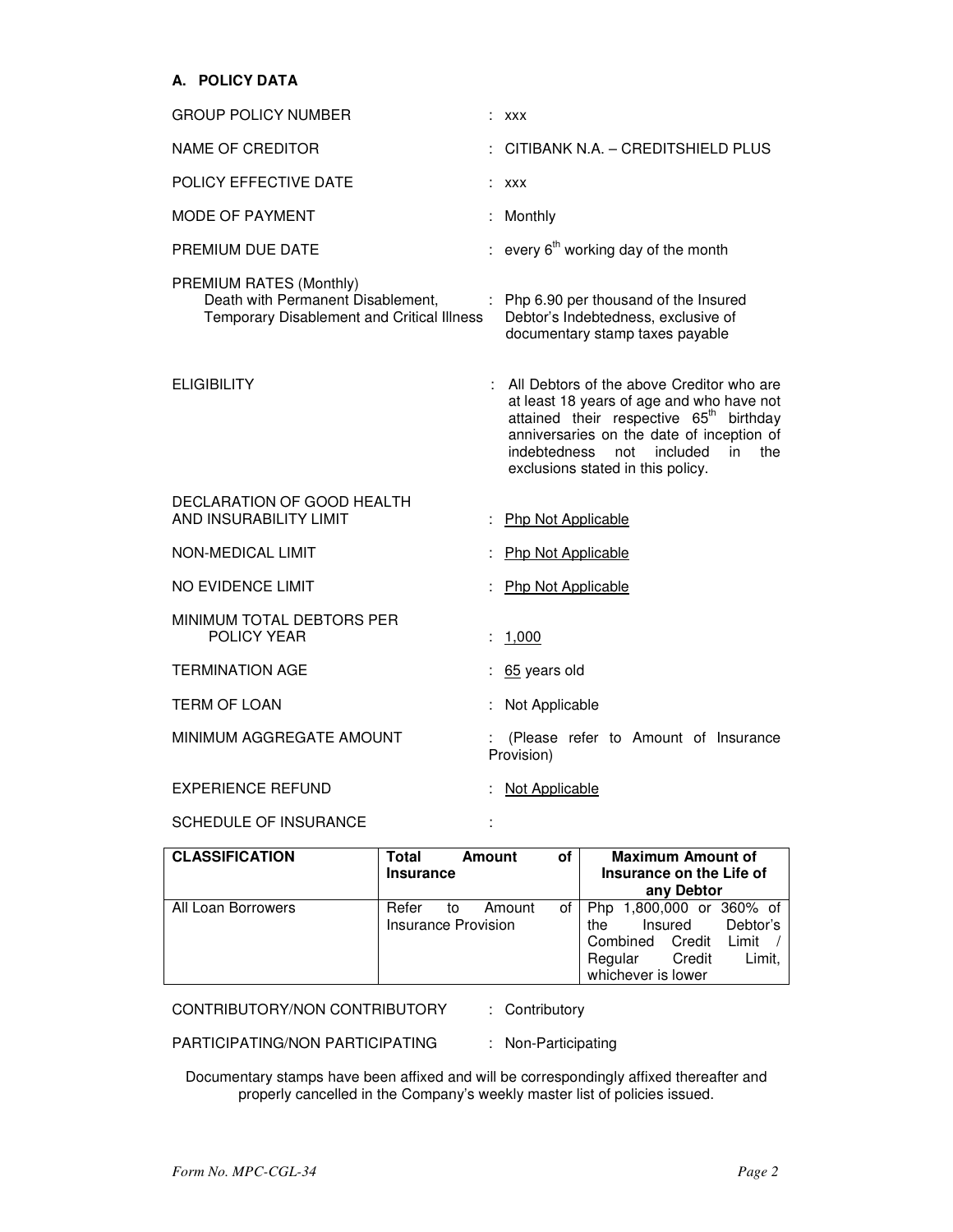#### **B. DEFINITION OF TERMS**

"**Benefit**" means the benefit paid in case of Death, Permanent Disablement, Temporary Disablement or Critical Illness, the amount of which is defined in Section E hereunder.

**"Claimant"** means a) the Insured Debtor himself in case of Permanent Disablement, Temporary Disablement, or Critical Illness, or b) a person appearing to the INSURER to be authorized to make the claim, in case of Death of the Insured Debtor.

**"Credit"** means the credit line or other form of financial accommodation provided by the Creditor to the Insured Debtor through the use of the Credit Facility.

**"Credit Facility"** means locally issued Citibank MasterCard, Citibank Visa and/or cobrand/affiliate credit cards issued by Citibank.

**"Credit Limit"** means the maximum credit line granted by Citibank to the Insured Debtor, including Cash Advance Limit and all installment limits, and is shared with the Insured Debtor's supplementary cards. "Regular Credit Limit" means the Credit Limit for single cardholders. "Combined Credit Limit" means the total Regular Credit Limit for multiple cardholders.

**"Creditor"** means the policyholder providing Credit to the Debtor (including the Insured Debtor) under the Credit Facility.

**"Critical Illness"** means the first diagnosis of a medical practitioner acceptable to the INSURER of any of the following illnesses first occurring after the effective date of the Insured Debtor's Critical Illness insurance coverage: Blindness; Cancer; Kidney Failure; Coronary Artery Bypass Surgery; Heart Attack (Myocardial Infarction); Major Organ Transplant Surgery; Stroke; provided that advice or treatment for that disease or sickness was not sought or obtained from a medical practitioner, chiropractor, naturopath, or any other practitioner of a similar kind within 12 months immediately prior to the Effective Date.

**"Date of Sales" or "Sale Date"** means the date appearing in the appropriate billing statement issued by the Creditor to the Insured Debtor.

**"Death"** means loss of life arising from Injury or Illness while the Insured Debtor's insurance coverage is effective except as may be excluded under the Policy.

**"Debtor"** means a principal accountholder of the Credit Facility.

**"Effective Date"** or **"Effective Date of Insurance"** means the date on which the insurance coverage of a particular Insured Debtor takes effect as specified under Section D provisions on "Effective Date of Insurance".

 "**Event**" means Death, Permanent Disablement, Temporary Disablement or Critical Illness condition.

**"Evidence of Insurability"** means a written statement or proof of an Individual's insurability upon which acceptance for insurance shall be determined by the INSURER.

**"Illness"** means a disease or sickness occurring after the Effective Date or occurring prior to that date, provided that advice or treatment for that disease or sickness was not sought or obtained from a medical practitioner, chiropractor, naturopath, or any other practitioner of a similar kind within twelve months immediately prior to the Effective Date.

#### **"Indebtedness"** means:

• the closing balance, including any expenses of supplementary cardholders, and any fraction thereof shown on the last billing statement issued on the Insured Debtor's Credit Facility prior to the Insured Debtor's Death, Permanent Disablement, Temporary Disablement or Critical Illness; plus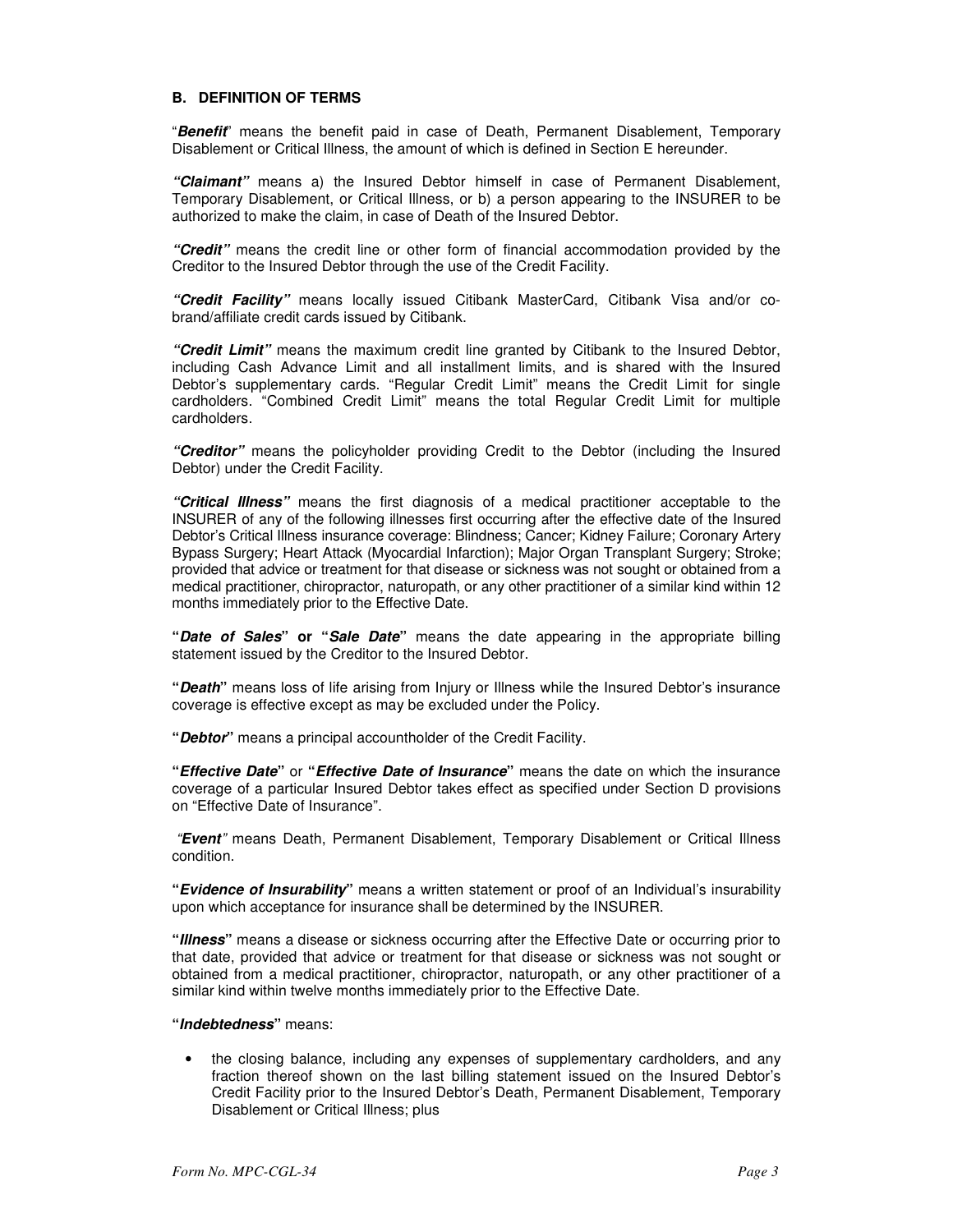• an amount equal to any authorized transactions made on the Insured Debtor's Credit Facility prior to the Insured Debtor's Death, Permanent Disablement, Temporary Disablement or Critical Illness which were not included in the said billing statement,

up to a maximum amount of 120% of the Insured Debtor's Combined Credit Limit / Regular Credit Limit or Php 600,000, whichever is lower; less an amount equal to the reduction in those outstanding balances as a result of the Temporary Disablement benefits which have subsequently been paid.

**"Injury"** means bodily injury arising from an accident and which occurs after the Effective Date.

**"Insured Debtor"** means an accountholder of the Credit Facility who has been nominated by the Creditor and accepted by the INSURER for insurance and with respect to whom the Creditor shall have remitted premium to the INSURER.

**"No Evidence Limit"** shall mean the maximum issue age and maximum coverage amount at which a debtor will not be required to submit evidence of insurability.

**"Non-Medical Limit"** means the maximum coverage amount at which a debtor will not be required to undergo medical examinations unless adverse condition is noted.

**"Permanent Disablement"** means disablement caused by Injury or Illness except as specifically excluded under the policy and as a result of which the Insured Debtor is rendered unable to earn income in any occupation, trade or profession for which the Insured Debtor could reasonably be expected to be suited through education, training or experience for a period of six consecutive months, and the INSURER is satisfied that the Insured Debtor will be so rendered indefinitely. The six-month qualifying period may be waived at the absolute discretion of the INSURER. Permanent Disablement also includes conditions such as loss of use of two limbs; or loss of sight of both eyes; or loss of use of one eye and one limb; or paralysis or paraplegia..

**"Policy"** whenever used without qualification means this Policy.

**"Policy Effective Date"** means the date on which the Policy takes effect as specified in the Policy Data page.

**"Telemarketing"** means the solicitation of application for insurance under the Policy through telephone.

**"Temporary Disablement"** means disablement caused by Injury or Illness except as specifically excluded under this Policy and as a result of which the Insured Debtor is prevented from attending to his own occupation and provided the Insured Debtor is not otherwise gainfully employed or in receipt of any payments from his employer (including sick pay) or workers compensation insurance.

The masculine pronoun as used in this Policy includes the feminine and the singular shall include the plural, wherever the context requires.

# **DEFINITION OF COVERED CRITICAL ILLNESSES**

**"Blindness"** means the total and irreversible loss of all sight of both eyes (aided or unaided)

**"Cancer"** means a malignant tumor, characterized by the uncontrolled growth and spread of malignant cells with invasion and destruction of normal tissue. The cancer must be confirmed by histological evidence of malignancy on a pathology report. The following are excluded: (a) tumors showing the malignant changes of carcinoma-in-situ (including cervical dysplasia CIN-1, CIN-2 and CIN-3) or which are histologically described as pre-malignant; (b) all skin cancers other than malignant melanomas; (c) prostate cancers which are histologically described as TNM Classification TIa or TIb or are of another equivalent or lesser classification; (d) chronic lymphocytic leukemia less than Rai Stage 3; or (e) all tumors in the presence of HIV infection.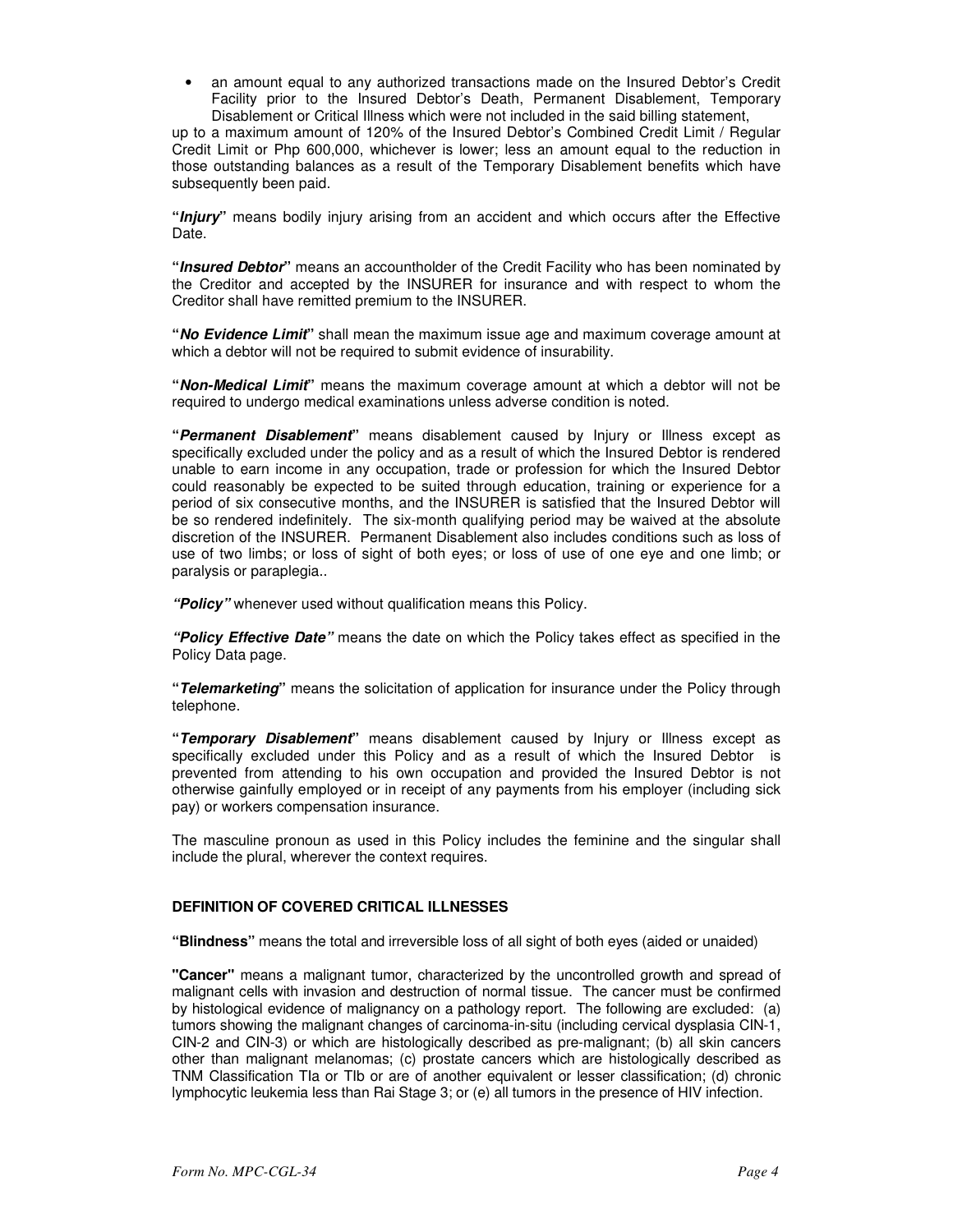**"Coronary Artery Bypass Surgery"** means the actual undergoing of open-heart surgery to correct the narrowing or blockage of one or more coronary arteries with by-pass grafts. Angiographic evidence of more than 50% coronary artery obstruction must be provided and the procedure must be considered medically necessary by a consultant cardiologist. Angioplasty, stent insertion and all other intra-arterial catheter-based techniques or laser procedures are excluded.

**"Heart Attack (Myocardial Infarction)"** means the death of a portion of the heart muscle (myocardium), arising from inadequate blood supply to the relevant area. The diagnosis must be supported by all of the following criteria and be consistent with acute myocardial infarction: (a) a history of chest pain; (b) new electrocardiographic changes; and (c) diagnostic elevation of cardiac enzyme CK-MB or cardiac troponin T>0.6 mcg/L or Troponin I>2 mcg/L.

**"Kidney Failure"** means chronic irreversible failure of both kidneys requiring permanent renal dialysis.

**"Major Organ Transplant Surgery"** means the actual undergoing, as a recipient, of a transplant of bone marrow using hematopoietic stem cells preceded by total bone marrow ablation, or transplant of a heart, lung, liver, pancreas, or kidney. The transplant must have been clinically necessary to treat irreversible end-stage failure of the relevant organ. Other stem cell transplants, islet cell transplants and transplants of part of an organ are excluded.

**"Stroke"** means a cerebrovascular incident including infarction of brain tissue, cerebral and subarachnoid hemorrhage, cerebral embolism and cerebral thrombosis resulting in significant and permanent functional neurological impairment which must be confirmed by a consultant neurologist at least 6 weeks after the event. The diagnosis must be supported by findings on Magnetic Resonance Imaging, Computerized Tomography, or other reliable imaging techniques consistent with the diagnosis of a new stroke. The following are excluded: (a) transient ischemic attacks and any reversible ischemic neurological deficit; (b) brain damage due to an accident or injury, infection, vasculitis, inflammatory disease and migraine; (c) disorders of the optic nerve or of the blood vessels affecting the eye; or (d) ischemic disorders of the vestibular system.

# **C. DEBTORS ELIGIBLE FOR INSURANCE**

The types of Debtors who are eligible for insurance hereunder shall be those Debtors whose Indebtedness to the Creditor is of the following types:

Balances under Citibank Mastercard, Citibank Visa and/or other co-brand/affiliate credit cards issued by Citibank.

Provided, that no insurance will be effected with respect to any person who has already attained the age of 65 and that no Benefits will be paid to any Insured Debtor who has attained the age of 65.

Debtors whose Indebtedness to the Creditor are of the following types, or of any other type not enumerated above; shall not be eligible for insurance hereunder:

#### All other types of Indebtedness

Only one Debtor as defined herein shall be eligible for insurance with respect to any one Indebtedness. The eligible Debtor shall be the person designated by the Creditor's records as the principal obligor with respect to the Indebtedness.

# **D. EFFECTIVE DATES OF INSURANCE**

Except as provided in the Sections entitled "Grace Period" and "Termination of Policy", each eligible Debtor who either: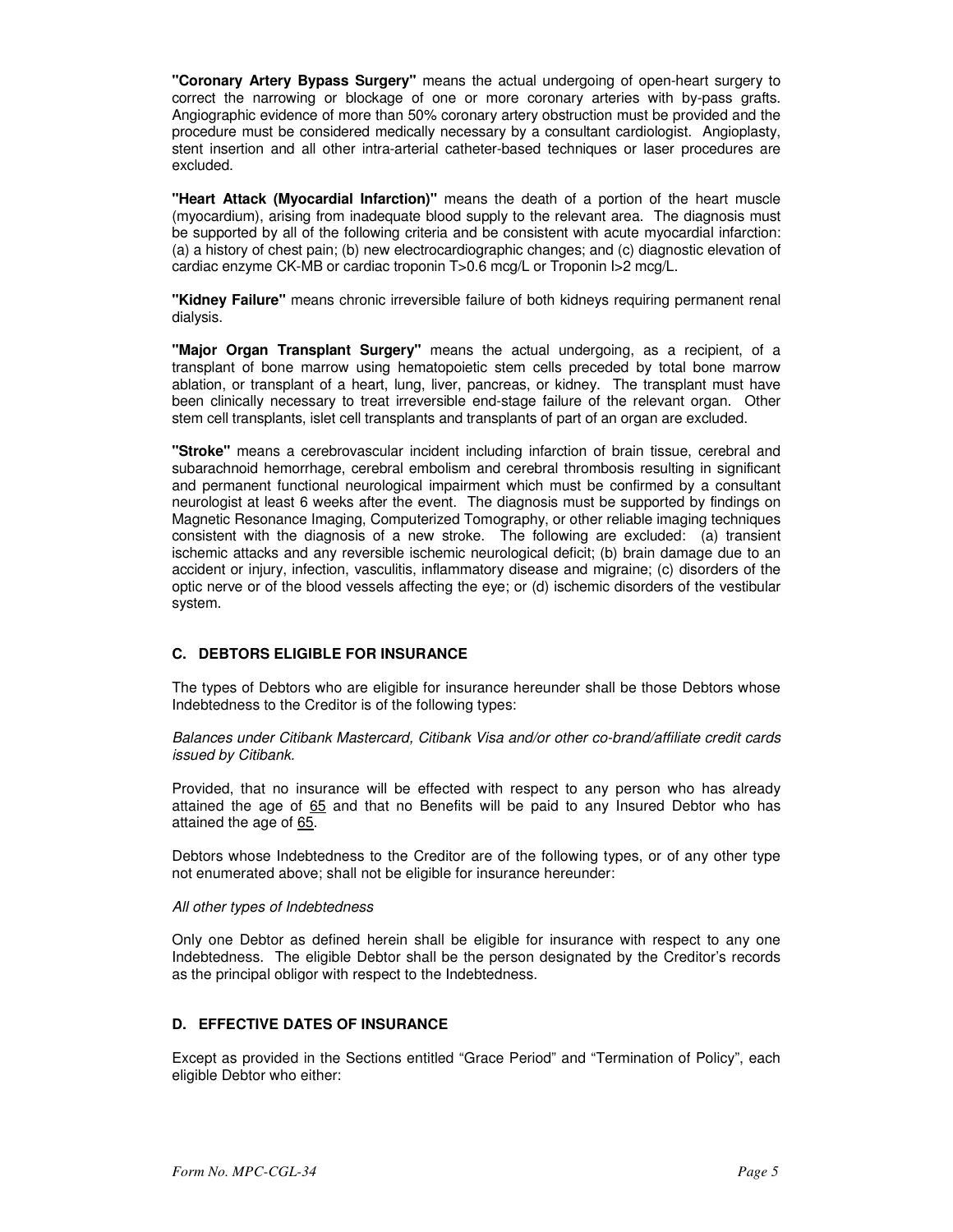- 1) makes a written request for insurance with respect to an Indebtedness on a form approved by the INSURER, and who makes a written agreement to pay the charges to be collected by Creditor for such insurance, or
- 2) who otherwise accepts an offer for insurance through Telemarketing with respect to an Indebtedness,

shall become insured on the later of the following dates provided that the initial premium has been paid, thus:

- a. Date of Sales or "Sale Date" of the individual insurance to the Insured Debtor as indicated in the appropriate billing statement issued by the Creditor to the Insured Debtor where such Date of Sales or "Sales Date" of the individual insurance first appears;
- b. Date on which any increased premium rates or any special conditions are accepted by the Debtor.

As appropriate, the INSURER waives the submission by an eligible Debtor of a written application in order that the insurance on the Indebtedness may take effect.

The Effective Dates of Insurance shall be used to determine policy anniversaries, policy years and premium due dates.

Debtors whose ages are 64 or less on the date they become eligible for insurance shall be insured without being required to submit evidence of insurability provided the amount of their insurance does not exceed Php 1,800,000 or 360% of the Insured Debtor's Combined Credit Limit / Regular Credit Limit, whichever is lower.

# **E. AMOUNT OF INSURANCE**

The amount of insurance for a Debtor shall at any time be a specified multiple of the balance of the indebtedness remaining unpaid at such time of the Debtor to the Creditor, provided, that such amount of insurance shall not exceed the maximum amount determined in accordance with the schedule of insurance stated in the policy data page.

The amount of insurance for an Insured Debtor shall be equivalent to the following:

1. Death

In case of Death of the Insured Debtor, thrice the amount of the Insured Debtor's Indebtedness plus finance charges on the Indebtedness for a maximum of two months after the date of death.

#### 2. Permanent Disablement

In case of Permanent Disablement of the Insured Debtor, thrice the amount of the Insured Debtor's Indebtedness as defined herein.

#### 3. Temporary Disablement

In case of Temporary Disablement of the Insured Debtor, 10% of the Insured Debtor's Indebtedness as defined herein for each month of the Temporary Disablement, up to a maximum of twelve (12) months; *provided*, that no Benefit for Temporary Disablement shall be payable for the first fifteen (15) days of any period of Temporary Disablement; and waiver of premium becoming due on the insurance coverage of the Debtor under this Policy during the period of temporary disablement up to a maximum of twelve (12) months. For the first month, only 5% of the Insured Debtor's Indebtedness as defined herein shall be payable.

Provided, a) that the maximum Benefit payable for any one Event shall not exceed the amount equivalent to 360% of the Insured Debtor's Combined Credit Limit / Regular Credit Limit or Php 1,800,000, whichever is lower and b) that any retail or cash advance transactions, including finance charges accrued to these, made after the date of occurrence of the Event, shall not be covered by the INSURER.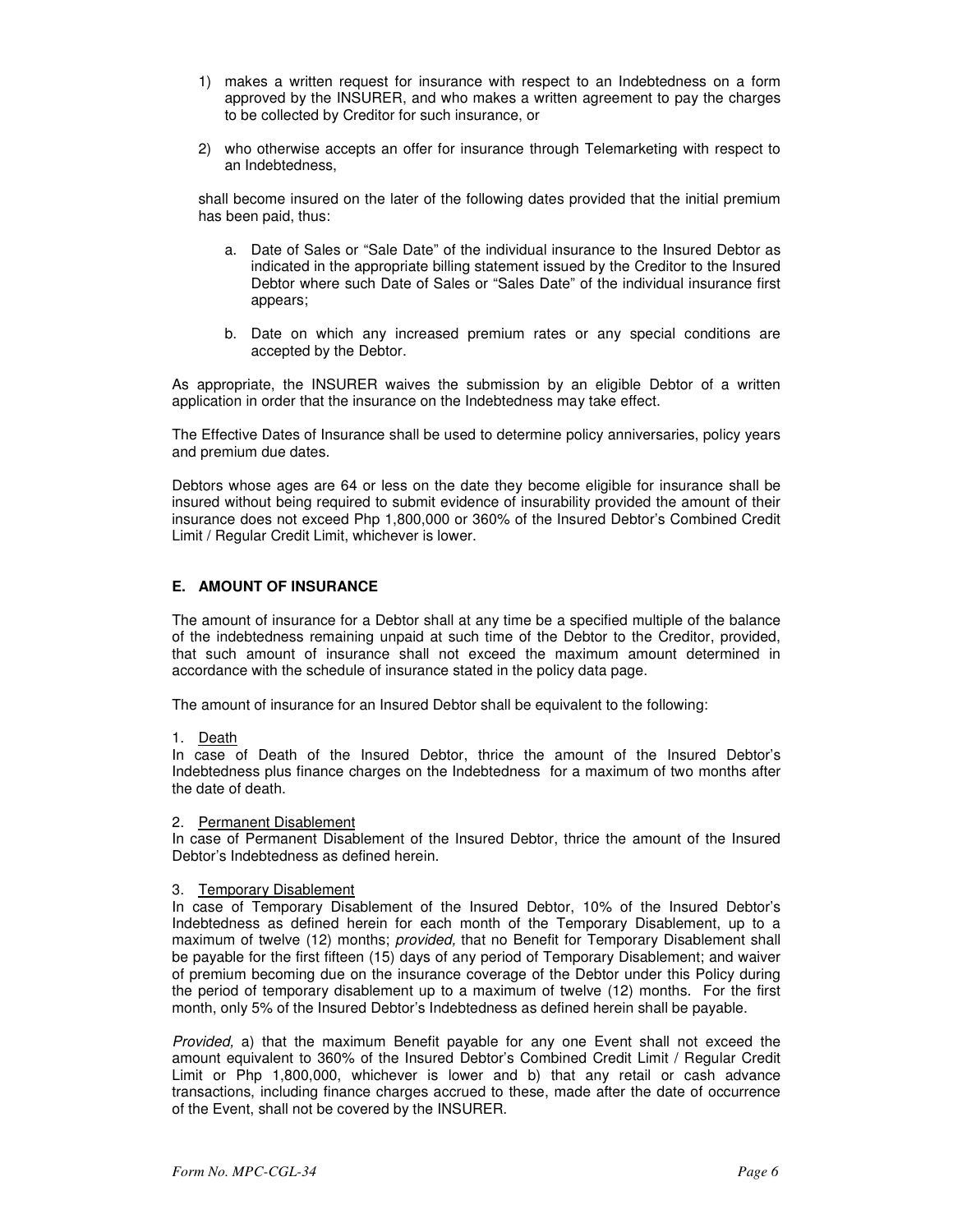4. Critical Illness

In case that the Insured Debtor has contracted a Critical Illness, thrice the amount of the Insured Debtor's Indebtedness as defined herein.

# **F. EXCLUSIONS**

 No Benefits for Permanent Disablement, Temporary Disablement or Critical Illness will be payable under the Policy where the Event arises from:

- a) An Illness or Critical Illness which occurred within 12 months prior to the Effective Date or from the date of last reinstatement of the Insured Debtor's individual insurance;
- b) Any injury which was deliberately self-inflicted;
- c) The effects of or complications arising from pregnancy;
- d) Travel in or descent from an aircraft or any other aerial device except with regard to a person traveling as a passenger, not as an operator or crew member, of an aircraft being used by a commercial passenger airline and operated by a licensed pilot over its established route;
- e) Any kind of war, declared or not, strikes, riot, civil war, revolution, insurrection or any warlike operations;
- f) The influence of alcohol or drugs, other than the proper use of drugs prescribed by a legally qualified medical practitioner;
- g) Disablement or Critical Illness of an Insured Debtor which can be attributed to a specific condition or illness (or aggravated by a specific condition or illness) of which the Creditor had been notified by the INSURER at or prior to the Effective Date as being excluded from cover;
- h) Any Disablement or critical illness resulting directly or indirectly from:
	- Acquired Immune Deficiency Syndrome (AIDS), AIDS Related Complex (ARC) as defined by the World Health Organization from time to time; or
	- (ii) The presence of Human Immunodeficiency Virus (HIV) as revealed by a positive HIV anti-body or HIV test.
- i) Any Critical Illness diagnosed within ninety (90) days from the Effective Date.

No Permanent Disablement or Critical Illness Benefits will be payable in respect of an Insured Debtor, where the Insured Debtor has previously received benefits for "Permanent Disablement or Critical Illness" under any credit insurance policy or any of the INSURER's similar insurance policies.

# **G. PAYMENT OF PROCEEDS**

The Creditor shall be the sole and irrevocable beneficiary of each Insured Debtor to the extent of the unpaid balance of Indebtedness to the Creditor at the time of the said Insured Debtor's Death, Permanent Disablement, Temporary Disablement or Critical Illness (but not exceeding the Maximum Insurance Coverage) less unpaid insurance premium with regard to the Grace Period provision (if any). The amount payable under this Policy shall be paid to the Creditor, up to the amount of Indebtedness of the Insured Debtor as defined herein, and the remaining portion of the proceeds shall be paid in accordance with the following:

- a) To the Insured Debtor in the event of Benefits arising from Permanent Disablement, Temporary Disablement or Critical Illness; and
- b) To the first surviving class of the following classes of successive preference beneficiaries: the Insured Debtor's (1) widow/widower, (2) surviving children, (3) surviving parents, (4) surviving brothers/sisters, (5) executors or administrators in the event of Benefits arising from Death.

The INSURER shall require satisfactory evidence regarding the amount of the Insured Debtor's Indebtedness from the Creditor as an indispensable requirement to the payment of Benefit.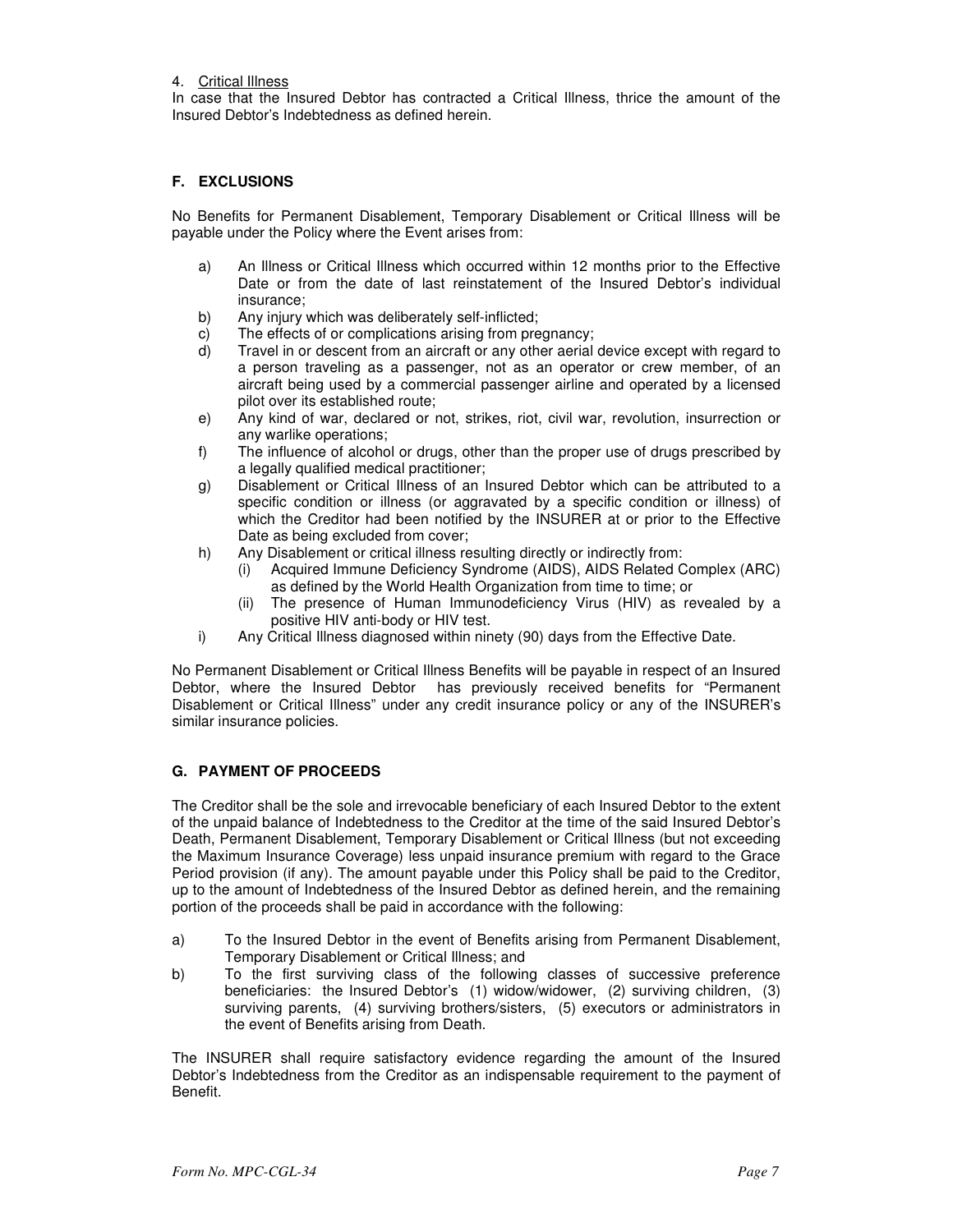### **H. PAYMENT OF PREMIUM**

# **1. COMPUTATION OF PREMIUMS**

On the Policy Effective date, the premium rate/s per thousand of insurance to be paid by the Creditor to the INSURER shall be as stated in the policy data page.

The INSURER may, on any of the following dates, change the monthly premium rate upon the basis of which the amount of the further premiums, including the one then due, shall be computed:

- (1) any policy anniversary ;
- (2) any premium due date provided the then current monthly premium rate has been in effect for at least twelve (12) months and provided further that the INSURER notifies the Creditor at least 31 days in advance of such premium due date;
- (3) whenever the terms of the policy are changed.

The amount of each premium payable under this Policy shall be the aggregate of the premium payable for the total amount of insurance of all the Insured Debtors at the time such premium falls due. The premium shall be equal to the product of the covered Indebtedness and the premium rate then in effect.

# **2. PAYMENT OF PREMIUMS**

All premiums due under this Policy, including the adjustments thereof, if any, are payable by the Creditor on or before the premium due dates, as specified on the policy data page of this Policy, at the INSURER's Head Office or any authorized offices. The payment of premiums shall maintain the insurance in force up to the day immediately preceding the next due date, except as otherwise provided in the Grace Period provision.

### **3. RENEWAL**

The Policy may be renewed at the end of the term of the Policy by payment of the required premiums when due, provided the number of Debtors who become insured under this Policy during any policy year is not less than the minimum number of Debtors stated in the Policy Data page.

# **4. GRACE PERIOD**

A grace period of 31 days, without interest charge, will be allotted for payment of subsequent monthly premiums, during which period this policy shall continue to be in force, provided the Creditor has not prior to the premium due date, given written notice to the INSURER that this Policy is to be terminated on the day immediately preceding such premium due date. Any unpaid premium shall be deducted from any benefit that may arise during this period.

# **5. CONTRIBUTION OF THE INSURED DEBTOR**

The amount collected from the Insured Debtor by the Creditor for the insurance provided in this Policy shall in no case be more than the aggregate of the premiums charged by the INSURER.

# **I. ENROLLMENT**

Written enrollment on forms satisfactory to the INSURER, or voice-recorded enrolment with the Creditor, is required for each eligible Debtor in respect of whom an application for insurance under this Policy is being made. Upon request of the INSURER, records pertaining to the Debtor's enrolment shall be submitted to the INSURER by the Creditor within a mutually agreed-upon timeframe.

# **J. TERMINATIONS**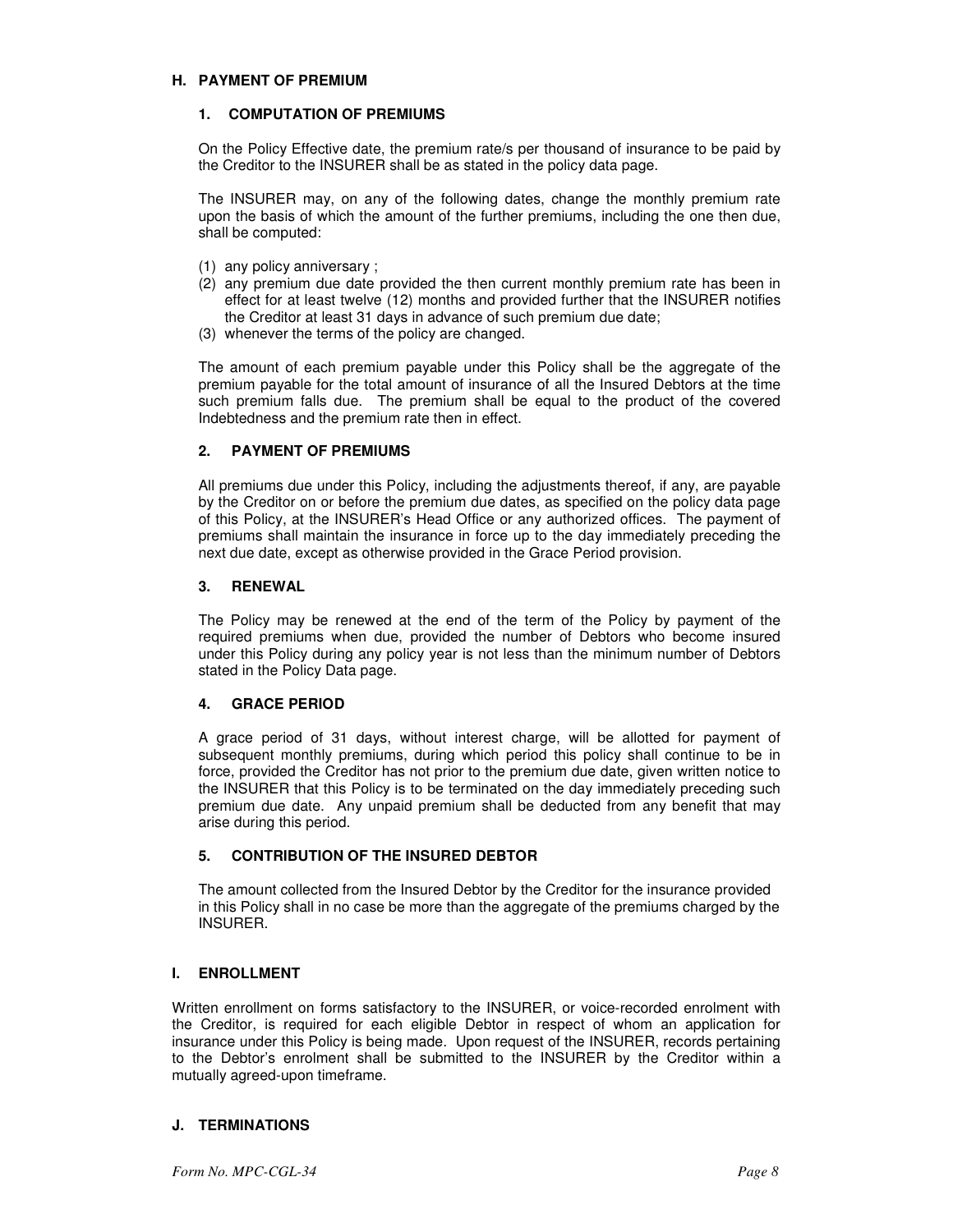# **1. TERMINATION OF POLICY**

Failure by the Creditor to pay the premium due at the expiration of the grace period shall automatically terminate this Policy on the day following the last day of such grace period. However, the Creditor shall pay the INSURER a pro rata amount of the premium for the insurance kept in force during the grace period.

If, during the grace period, the Creditor gives written notice that this Policy is to be terminated before the expiration of the grace period, this Policy shall terminate on the date of receipt thereof by the INSURER or on the date of termination specified therein, whichever is later. However, the Creditor shall pay the INSURER pro rata amount of the premium for the insurance kept in force for the period commencing from the last premium due date up to such date of termination.

The INSURER may terminate this Policy on the first policy anniversary or on any premium due date thereafter by giving written notice to the Creditor at least 31 days prior to the specified date of termination if the aggregate amount of insurance in force is less than the amount specified in the Policy Data page.

By giving written notice to the Creditor at least thirty-one (31) days prior to the specified date in such notice, the INSURER may decline to insure all Debtors with respect to Indebtedness contracted on or after the date of Issuance, if the number of total Debtors who become insured under this Policy during any policy year is less than 1,000.

Termination of the Policy shall be without prejudice to any claim arising prior to such date of termination.

# **2. TERMINATION OF INDIVIDUAL INSURANCE**

The insurance of an Insured Debtor with respect to an Indebtedness shall automatically terminate immediately upon the earliest of the following dates: Upon –

- a) Written notice by the Creditor to the INSURER that the Credit Facility of the Insured Debtor has been cancelled; or
- b) The attainment of age 65 by the Insured Debtor; or
- c) The Death or Permanent Disablement of the Insured Debtor; or
- d) Payment of a Critical Illness benefit; or
- e) The date the Indebtedness becomes in default for more than 2 months; or
- f) Non-payment of premiums in respect of that Insured Debtor for a period of 31 days after they have become due; or
- g) The succeeding month's billing statement date after receipt by the INSURER of a written notice from the Creditor or the Insured Debtor directing that the insurance be cancelled; or
- h) Termination of the Policy.

Termination of the individual coverage shall be without prejudice to any claim arising prior to such date of termination.

# **K. REINSTATEMENT**

 Within a period of six months after default or cessation by the Insured Debtor in the payment of premium, an Insured Debtor whose Insurance was terminated under sub-section (e) or (f) of section J.2 entitled "Termination of Individual Insurance" may again be insured under the Group Master Policy subject to the following conditions:

- 1) The Insured Debtor elects to resume payment of the premium charges to be collected by the Creditor; and in case termination was made under sub-section (e) of section J.2 entitled "Termination of Individual Insurance", the Insured Debtor likewise resumes payment on his Indebtedness so that no payment is more than two months overdue;
- 2) The Creditor consents to the reinstatement of the Insured Debtor's insurance; and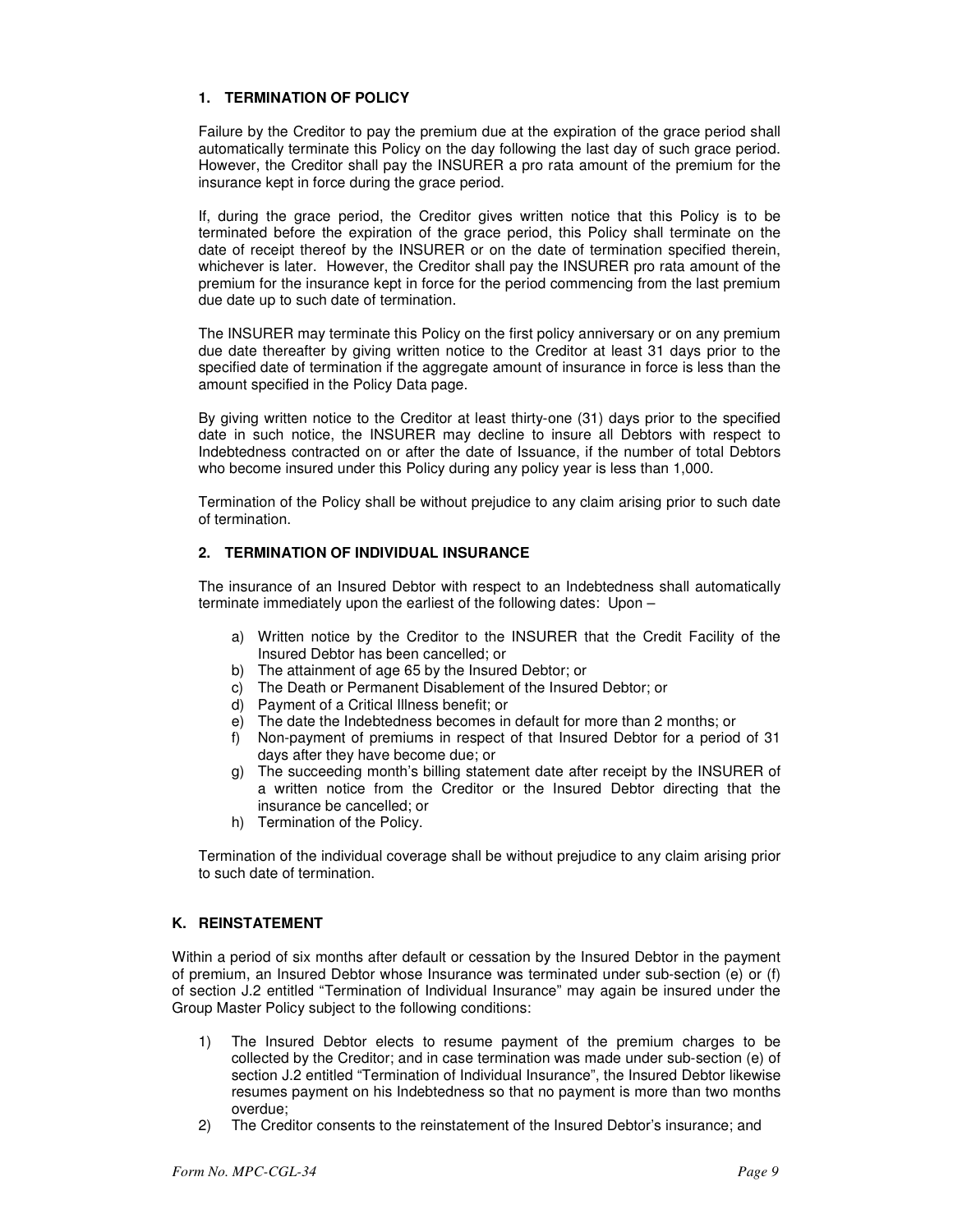3) The Insured Debtor furnishes without expense to the INSURER satisfactory evidence of insurability.

The date of reinstatement of the Insured Debtor's insurance shall be the date when the INSURER determines that the evidence submitted to it is satisfactory and that no payment on the Indebtedness is more than two months overdue.

If the Insured Debtor's insurance coverage has been terminated at the Insured Debtor's request, the insurance coverage may be reinstated at the INSURER option, subject to the submission by the Insured Debtor of a duly signed reinstatement form.

# **L. CLAIMS PROCEDURES**

No Benefits shall be payable under this Policy unless:

- a. Written notice is given to the INSURER within 90 days after any of the Events giving rise to a Benefit. Failure to give notice within the time provided in this Policy shall not invalidate or reduce any claim if it can be shown that it was not reasonably possible to do so and that notice was given as soon as reasonably possible;
- b. The Claimant completes the standard claims form issued by the INSURER and produces at no cost to the INSURER such evidence to substantiate the claim to the INSURER satisfaction and as it may reasonably require;
- c. In case of Permanent Disablement, the Insured Debtor undergoes medical examinations at any time by a legally qualified medical practitioner appointed by the INSURER (if required by the INSURER), the cost of which is borne by the INSURER;
- d. In case of Temporary Disablement, the Insured Debtor undergoes any medical treatment recommended by a legally qualified medical practitioner and which is reasonable for the Insured Debtor to undergo, if required by the INSURER;
- e. Proof of occurrence of Critical Illness must be supported by:
	- The appropriate and legally qualified medical practitioner approved by the INSURER. The medical practitioner must be other than the Debtor or a member of the Insured Debtor's immediate family; and
	- Confirmatory investigations including, but not limited to, clinical, radiological, histological and laboratory evidence; and
	- If a Critical Illness requires a surgical procedure to be performed, the procedure must be the usual treatment for the condition and be medically necessary.
- f. The Claimant provides proof of the Insured Debtor's age when required by the INSURER;
- g. A post mortem examination of the Insured Debtor is carried out, unless forbidden by law, if required by the INSURER, at the latter's expense.

# **M. GENERAL PROVISIONS**

# **1. ENTIRE CONTRACT**

This policy, the application of the Creditor, individual application form, health declaration forms (if applicable), riders and endorsements, copies of which are attached hereto, constitute the entire contract between the parties.

 All statements made by the Creditor or the Debtors shall deem insured representations and not warranties and no statement made by a Debtor shall void the insurance or be used in defense to a claim hereunder unless a copy of the instrument containing such statement is or has been furnished to such Debtor or the Creditor.

# **2. AVAILABILITY OF GROUP CREDITOR LIFE MASTER POLICY**

The Credit Group Life Master Policy on file with the Creditor shall be available for inspection by the Insured Debtors at all reasonable times upon presentation of due proof of coverage.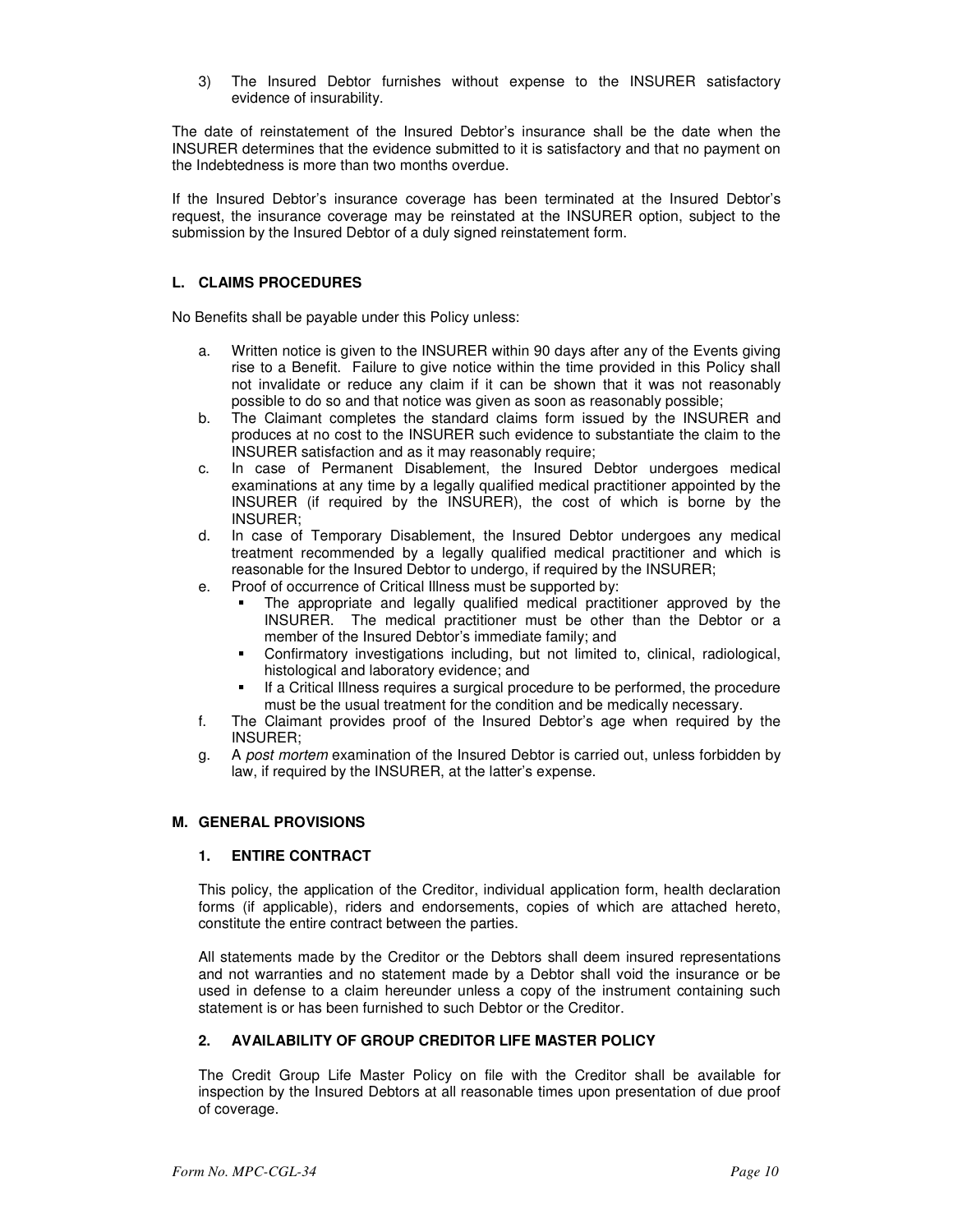# **3. AMENDMENT AND ALTERATION OF CONTRACT**

This policy may be amended or changed at any time subject to the laws of the jurisdiction in which it is delivered, without the consent of the debtors insured hereunder, by written agreement between the Creditor and the INSURER.

 Only the President, Senior Vice-President or any Officer of the INSURER, in a written endorsement, has the authority to change, modify or waive the provisions of this Policy. The INSURER shall not be bound by any promise heretofore or hereafter made by or to any agent or person other than that is endorsed in writing by the authorized officer of the INSURER.

# **4. RECORDS – INFORMATION TO BE FURNISHED**

 Within thirty-one (31) days from the first day of each calendar month, the Creditor shall furnish THE INSURER, on its form, such information as may be necessary for the purpose of computing the premium due on the first day of such month and such other information as required in said form.

 The Creditor shall also furnish THE INSURER upon the latter's request information about the Insured Debtor as may reasonably affect the administration of the insurance and determination of future premium rates and shall maintain a record for each Insured Debtor containing essential particulars of the insurance including his date of birth.

 Any duly authorized representative of THE INSURER shall be free to inspect all records of the Creditor, which in the determination of THE INSURER, may have any bearing or effect on the insurance being provided in this Policy.

# **5. CERTIFICATE OF INSURANCE OF THE INSURED DEBTOR**

THE INSURER will issue to the Creditor for delivery to each Insured Debtor an individual certificate setting forth a statement as to the insurance protection to which he is entitled, and a statement that the policy provides that any amount paid hereunder at the Death, Permanent Disablement, Temporary Disablement or Critical Illness of the Insured Debtor shall be applied by the Creditor toward the Indebtedness of the Insured Debtor to the Creditor remaining unpaid, in accordance with the terms of and to the extent allowed under this Policy. Such certificate shall not be deemed part of this Policy. In the event of discrepancy or dispute, the provisions of this Policy shall prevail.

# **6. CLERICAL OR OTHER ERRORS**

No clerical or mechanical error by the Creditor or by THE INSURER shall alter the commencement or termination of any insurance under this Policy.

# **7. INCONTESTABILITY**

The individual Insurance of the Insured Debtor, or any additional portion thereof shall not be contested after it has been in force during the lifetime of the Insured Debtor for a period of two (2) years from the Effective Date of the individual insurance of the Insured Debtor; or from the date of last reinstatement of the Insured Debtor's individual insurance, whichever is later, except for non-payment of premium.

# **8. MISSTATEMENT OF AGE**

 If the age of a Debtor has been misstated, the insurance payable will be the amount to which he is entitled to under this Policy, but adjustments on premium payments will be made so that the Creditor shall pay THE INSURER the actual premiums at the true age of the Debtor. If according to the correct age of a Debtor he is not eligible for coverage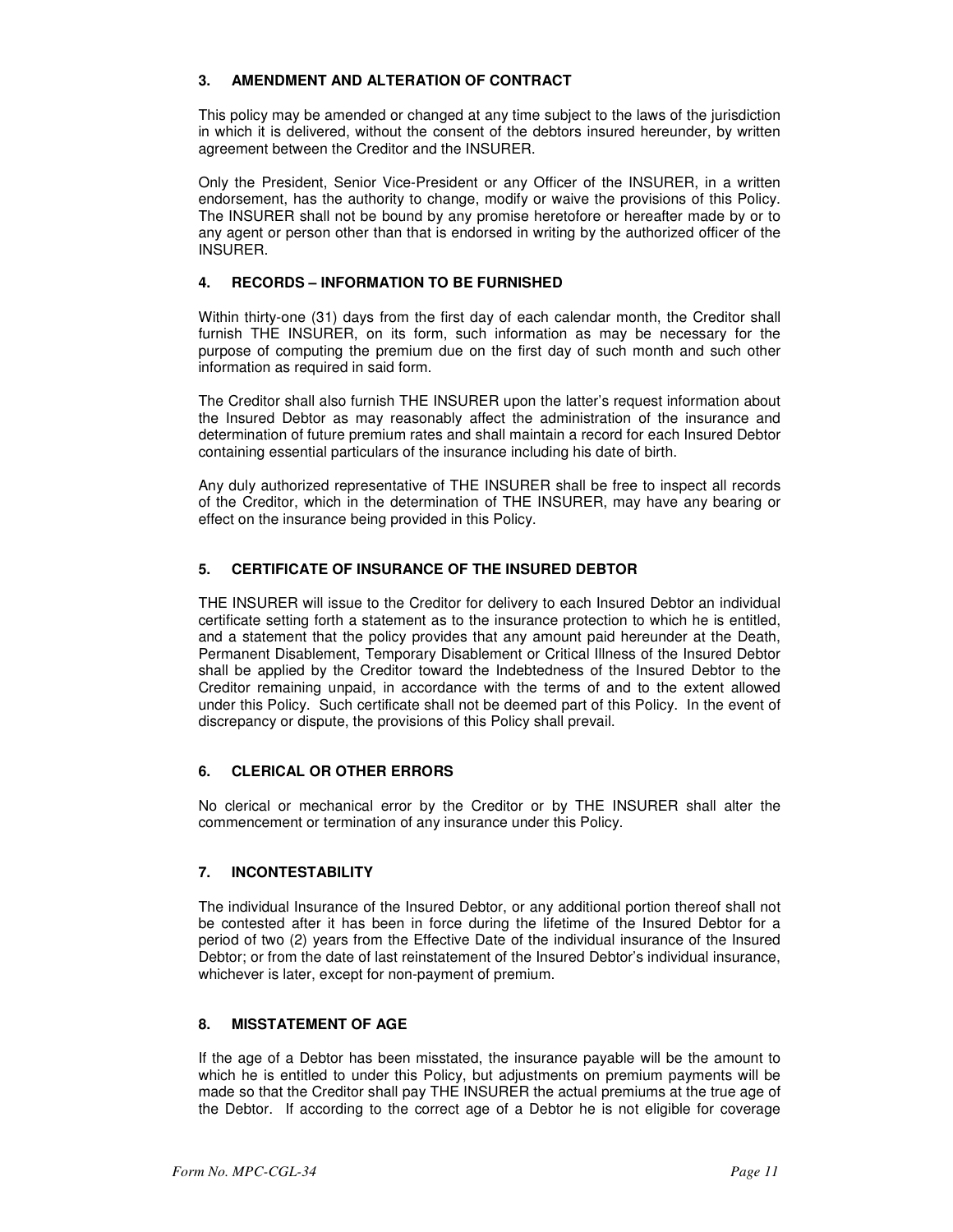under this policy, the liability of THE INSURER shall be limited to the refund of all the premiums paid.

## **9. SUICIDE**

If an Insured Debtor dies by suicide within two (2) years from the Effective Date or date of approval of last reinstatement of his insurance, the pertinent provisions of the Insurance Code shall apply. Where no death benefit is payable, the INSURER shall refund all premiums paid from the Effective Date of the Insured Debtor's coverage or date of reinstatement of his insurance as defined under the Reinstatement Provision of this Policy to the date of death.

### **10. NO ASSIGNMENT**

The insurance under this Policy is non-assignable.

### **11. ARTICLE 1250 (R.A. NO. 386)**

Article 1250 of the Civil Code of the Philippines (Republic Act No. 386) which reads:

 "In case of an extraordinary inflation or deflation of the currency stipulated should supervene, the value of the currency at the time of establishment of the obligation shall be the basis of the payment…"

shall not apply to any of the payments made or to be made under this Policy.

### **12. CONFORMITY WITH LAW**

 If any provision of this policy is contrary to any law to which it is subject, such provision is hereby amended to conform thereto.

#### **13. LEGAL PROCEEDINGS**

The venue of any action to enforce the obligation arising from this Policy shall be the proper court in the place of execution of this Policy or in any other place mutually acceptable to both parties.

 Unless the claim has been rejected, no action at law or in equity shall be brought to recover on this Policy prior to the expiration of sixty (60) days after receipt of proof of claim has been filed in accordance with the requirements of this Policy nor shall each action be brought at all unless brought within two (2) years from expiration of the time within which proof of claim is required by this Policy.

# **14. DOCUMENTARY STAMP TAX**

 The Creditor shall remit to THE INSURER the required documentary stamp taxes (DST) for the insurance coverage of the Insured Debtor.